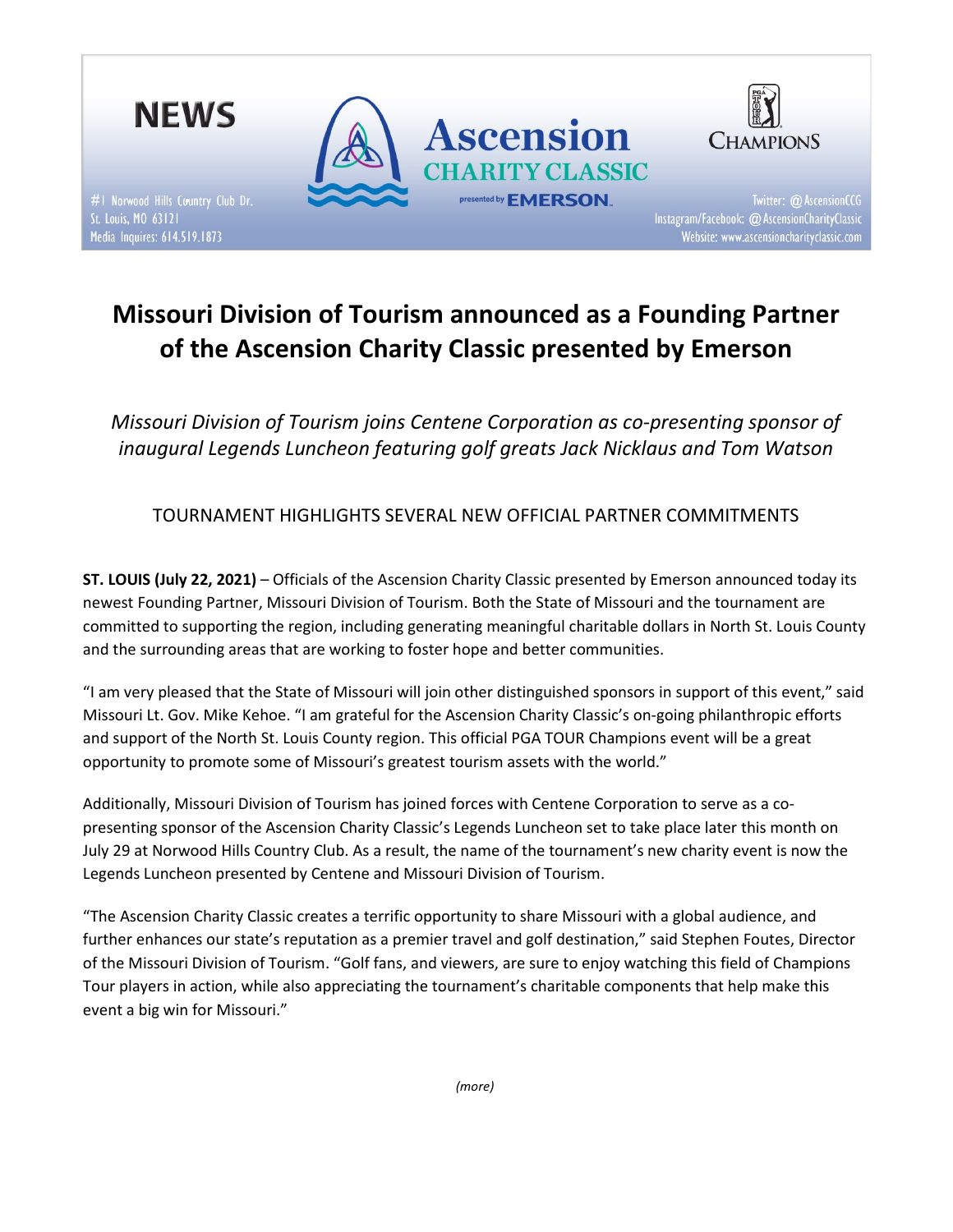Missouri Division of Tourism Page 2 July 22, 2021

In related news, the Ascension Charity Classic presented by Emerson is proud to highlight the tournament's most recent additions as official sponsors, including Michelob Ultra (Official Beer Partner), Christian Hospital (Official First-Aid Partner), Major Brands (Official Wine and Spirits Partner), Essence Healthcare (Official Volunteer Sponsor), Heartland Coca-Cola Bottling Company (Official Non-Alcoholic Beverage Sponsor), and Le Meridien St. Louis Clayton (Official Hotel Partner).

"We are gratified to see the extraordinary level of engagement and commitment by so many leading corporations and area organizations," said Nick Ragone, Ascension EVP & Chief Marketing and Communications Officer. "The momentum is building and we're expecting an inaugural tournament that will surpass everyone's expectations in terms of being able to give back to our charities and the entire North St. Louis County community."

The Ascension Charity Classic presented by Emerson will be one of the premier Regular Season events on the PGA TOUR Champions in 2021, which will give way to the Charles Schwab Cup Playoffs — a season-ending, three-tournament series used to determine the TOUR's season-long champion. Due to the circumstances related to the COVID-19 pandemic, PGA TOUR Champions has combined its tournaments in 2020 and 2021 to form one season, and the next Charles Schwab Cup champion will be crowned in November 2021 at the Charles Schwab Cup Championship.

Recent PGA TOUR Champion winners include "rookie" sensations Phil Mickelson, Ernie Els, and newly minted 2021 U.S. Senior Open Champion Jim Furyk. Other winners from last season include names like Darren Clarke, Miguel Angel Jimenez, and Bernhard Langer.

The first playing of the Ascension Charity Classic presented by Emerson is set for the week of Sept. 6-12, 2021, after being forced to reschedule from October 2020 due to the global pandemic.

Tickets for the tournament can be purchased at ascensioncharityclassic.com. Two types of weekly admission options are available, a Clubhouse Ticket as well as a Grounds Ticket. Daily tickets are also offered. Tickets start at \$20, and kids 16 and under can attend for free with a ticketed adult.

All three rounds of the Ascension Charity Classic presented by Emerson will be broadcast on Golf Channel. Internationally, telecasts air in excess of 170 countries and territories, reaching more than 340 million potential households, and distributed in 15+ markets via GOLFTV.

For more information about the Ascension Charity Classic presented by Emerson, including ticket, pro-am and hospitality availability, visit the Ascension Charity Classic website at ascensioncharityclassic.com. For the latest news and updates on social media, follow the tournament on Twitter at @ascensionccg, on Facebook at facebook.com/ascensioncharityclassic and Instagram at @ascensioncharityclassic.